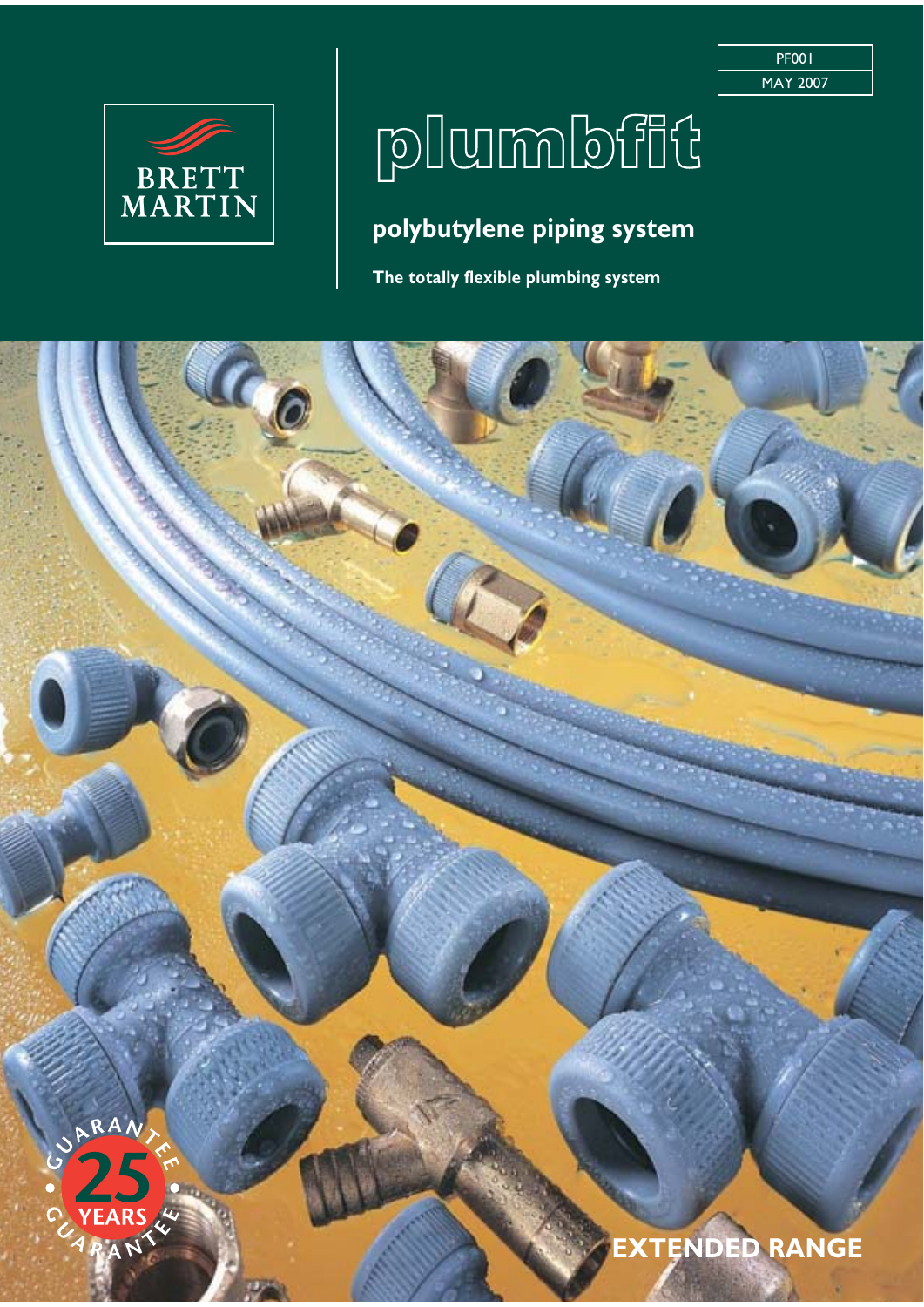### **Simple Jointing Procedure**







- Using Plumbfit approved pipe cutters only, rotate the pipe slightly to ensure a clean square cut.
- Insertion depth markings on pipe ensure accurate cutting and jointing.
- Cut pipe to length at the next insertion depth marker.
- Pipe insert **must** then be inserted into pipe end.
- Lubricate the end of the pipe.
- Hold pipe and fitting horizontally and push firmly together.
- Ensure both the 'O' ring and grab ring are fully engaged.
- Pull sharply to ensure joint is complete.

#### **Lubricants**

Brett Martin strongly recommend the use of lubricants to ease jointing and reduce installation time.





Brett Martin reserves the right to make changes to product design and policy without prior notice.

### **Installation**

The Plumbfit system should be designed and installed in accordance with BS 5955:Part 8 1990 – Specification for the installation of thermoplastics pipes and associated fittings for use in domestic hot and cold water services and heating systems.

### **Protection**

As the walls will expand and contract under certain pressures, polybutylene offers increased resistance to the effects of freezing. However, it is sensible to insulate the system where the possibility of freezing exists, to ensure the system operates efficiently. Where the pipework is installed underground, externally or in public areas, relevant ducting offering suitable protection and insulation should be used to help prevent accidental or malicious damage.

### **Boiler Connection**

Polybutylene pipework should not be connected directly to a boiler or circulator, unless a high limit thermostat and a pump overrun facility is incorporated. If not, a minimum of 350mm of copper tube must be used to make such a connection or a minimum 1000mm of copper tube for a solid fuel boiler connection.

### **Testing**

As previously described, pulling sharply on the pipe and fitting will determine a properly made joint. However, pressure tests should always be completed, immediately after the system has been installed, to identify any improperly made joints. During the test procedure each joint should carefully be checked for leakage. The system must be completely full of water and tested to a pressure and temperature recommended by the manufacturer of the boiler, pump etc used, in both hot and cold conditions. Reference should be made to BS 7593:1992 "Code of practice for the treatment of water in domestic hot water central heating systems".

### **Guarantee**

The Plumbfit range is guaranteed for 25 years against defects in materials and manufacture. This will only apply if the system has been installed, maintained and used correctly as described in the Company's literature and in the relevant British Standard Codes of Practice and extends to the provision of free replacement of the affected items, identified to be defective by the Company and applies to installations in the UK only. This guarantee does not affect the statutory rights of the customer. Any other claims for damage or loss either direct, or indirect or consequential whatever the cause thereof are excluded from this guarantee.

### **Storage**

Ideally, Plumbfit should be stored internally in cool dry conditions and out of direct sunlight.

### **Dismantling A Fitting**

Should a fitting need to be dismantled, unscrew the retaining cap, pull the pipe from the fitting and separate the space washer and 'O' Ring from the grab ring. Using pliers flatten the teeth of the grab ring and discard. Incorporating a new grab ring, reassemble the fitting as shown in the diagram opposite. Ensure that the grab ring teeth are angled towards the fitting, and lubricate the 'O' ring.

### **Restrictions**

The Plumbfit system is designed for hot and cold water services and domestic central heating installations and should not be used in other situations. Plumbfit must not be used to convey gas, oil or compressed air.

### **Sealing Compounds**

Intumescent penetration or oil based thread sealing compounds or solder flux should not be allowed to come into contact with polybutylene pipework. Threaded joints should be made using PTFE on the thread in the normal way.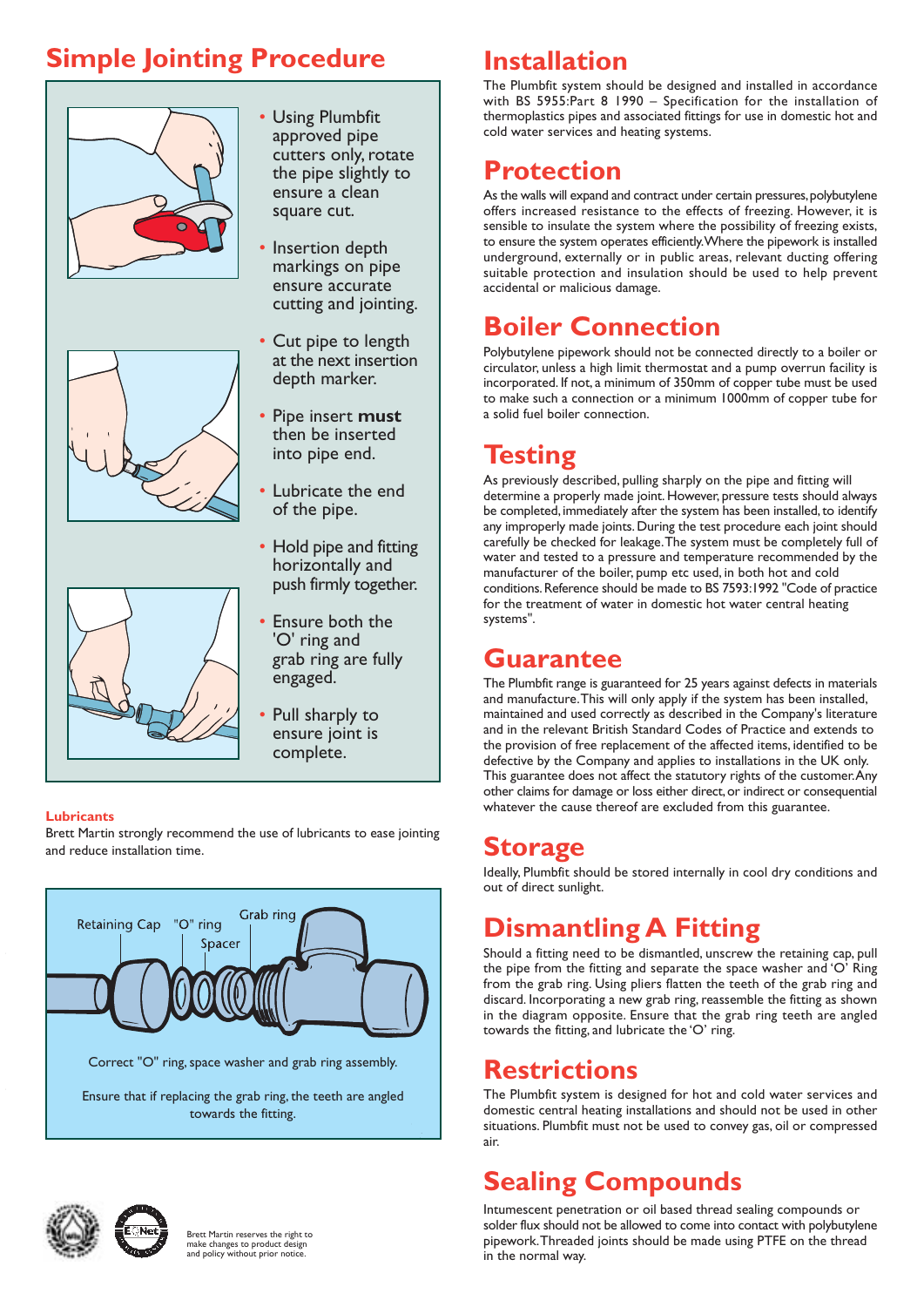# 



### **The totally flexible plumbing system**

**Plumbfit is the new, totally flexible plumbing system from Brett Martin. The result of considerable investment in research and development, Plumbfit is tailor-made for the professional plumbing and heating installer who wants a high quality system that is simple to fit, durable in use, yet competitively priced.**

### **High level of specification**

Manufactured in accordance with the highest European quality standards, including BS EN ISO 9001:2000, the Plumbfit system conforms to BS7291 Parts 1 and 2. Accordingly the system holds the British Standard Institute Kite Mark and passed the standard with a classification 'S', being the highest pass level available.

### **Comprehensive range**

The system offers a comprehensive choice of pipe and fittings in 10mm, 15mm and 22mm, suitable for all hot and cold plumbing and central heating systems. A 28mm system will be introduced during 2001. It can be used in both sealed and open vented systems and has been designed to withstand constant pressure at high temperatures. Plumbfit's combination of low thermal conductivity and high corrosion resistance makes it ideal for use in central heating systems.

- Comprehensive range of pipe and fittings in 10mm, 15mm and 22mm (28mm to follow)
- Fast simple installation with 'cabling' option and push-fit jointing - cuts time and costs dramatically
- Piping straightens immediately when uncoiled
- Highly specified, carries the British Standard Kite Mark BS7291 Parts 1 and 2 to Class 'S' (the highest pass level available)
- Extremely durable in use corrosion and impact resistant
	- Can be used in both hard and soft water areas
	- Pipe and fittings can be painted in non-cellulose paint

### **Easy to handle and fit**

The Plumbfit system offers the installer major advantages. The flexible nature of the pipe allows a 'cabling' option, which speeds up pipework routing significantly. It will also 'cable' through joists easily, thus dispensing with the time consuming task of pipe bending and joint compressing in confined areas. Plumbfit piping is so flexible that it can be bent to 12 times its diameter without the need for a joint. Moreover, when you unravel a coil, the piping will straighten and lay flat immediately. Few tools are needed to complete even the most complex pipework systems. Joints are push-fit for simplicity and speed of installation. Nothing could be simpler, cleaner or safer. Brett Martin strongly recommend the use of lubricants, which reduce installation time and ensure a perfect joint, first time, every time.

### **Using Plumbfit with other pipes and fitting**

The Plumbfit system is extremely versatile and can be used with all metric size copper pipe manufactured to BS2874 and compression fittings manufactured to BS864.



25 year guarantee